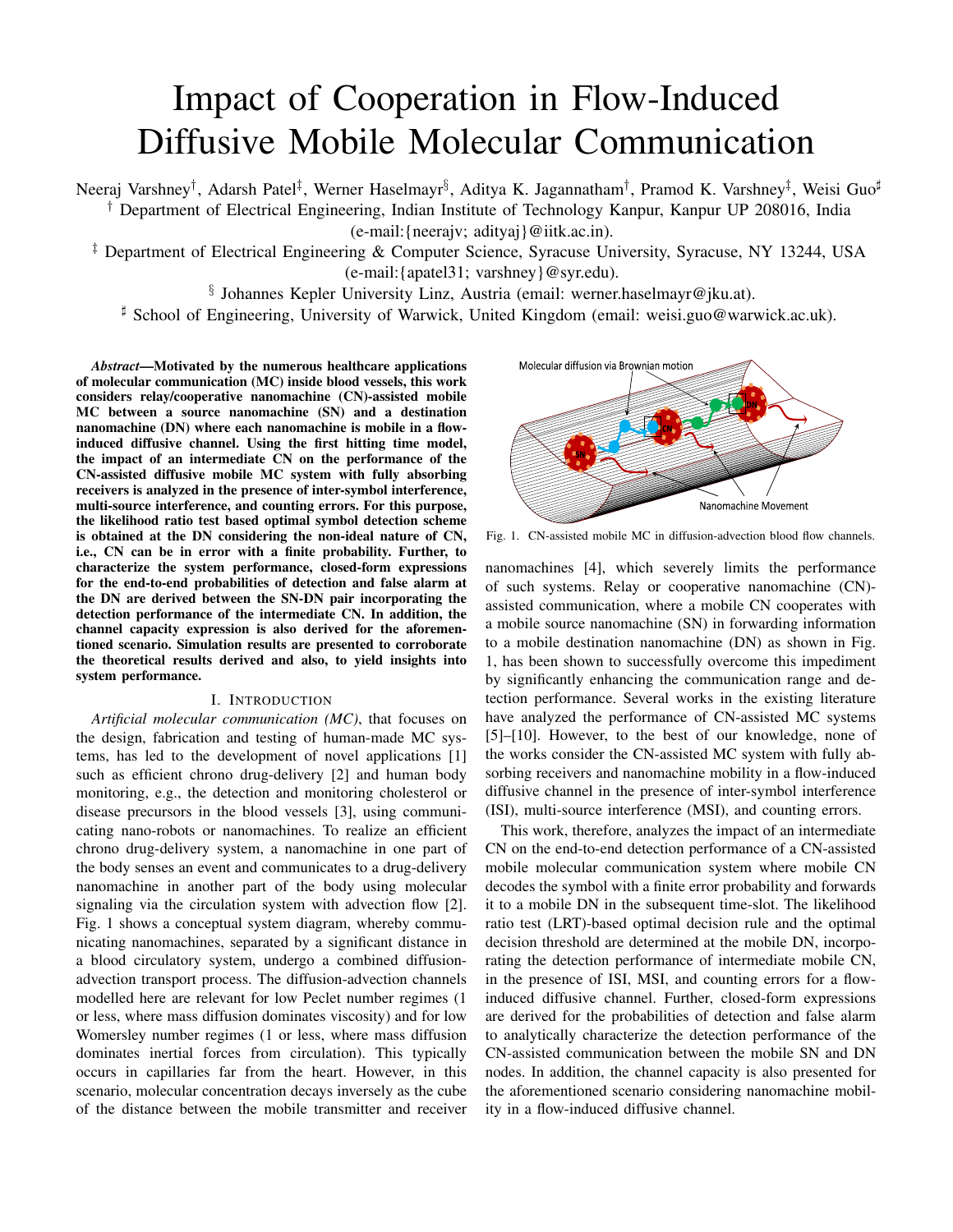#### II. CN-ASSISTED DIFFUSIVE MOBILE MC SYSTEM MODEL

Consider a CN-assisted MC system where SN, CN, and DN are mobile with diffusion coefficients  $D_{\rm sn}$ ,  $D_{\rm rn}$ , and  $D_{\rm dn}$ , respectively, while communicating in a semi-infinite onedimensional (1D) flow-induced channel with constant temperature and viscosity as illustrated in Fig. 1. The considered system model incorporates mobility to the system considered in [10]. The molecular propagation from the SN to CN and CN to DN occurs via Brownian motion with diffusion coefficient *D*p. The communication channel is divided into time-slots of duration  $\tau$  where the *j*th and  $(j+1)$ th slots are defined as the time intervals  $[(j-1)\tau, j\tau]$  and  $[j\tau, (j+1)\tau]$ , respectively. In this system, the end-to-end communication between the SN and DN occurs in two time-slots. At the beginning of the *j*th time-slot, the SN emits either  $Q_0[j]$  number of type-0 molecules in the propagation medium for information symbol  $x[j] = 1$  generated with a prior probability *β* or remains silent for information symbol  $x[j] = 0$ . The intermediate CN decodes the symbol received from the SN, with probability of detection  $(P_D^r[j])$  and probability of false alarm  $(P_F^r[j])$ , followed by the retransmission of  $Q_1[j+1]$  number of type-1 molecules or remains silent in the subsequent  $(j+1)$ th timeslot to indicate decoded symbols  $\hat{x}[j] = 1$  and  $\hat{x}[j] = 0$ respectively. Finally, the DN decodes the information symbol transmitted by the intermediate CN using the number of molecules received at the end of the  $(j+1)$ th time-slot.

Due to the stochastic nature of the diffusive channel, the times of arrival at the DN, of the molecules emitted by the CN, are random in nature and can span multiple time slots. Let  $q_{j-i}$  denote the probability that a molecule transmitted by CN in slot  $i \in \{1, 2, \dots, j\}$  arrives at DN during time-slot *j*, which is given in [11, Eq. (1)], as  $q_{j-i} = \int_{(j-i)\tau}^{(j-i+1)\tau} f(t;i)dt$ , where  $f(t; i)$  is the probability density function (PDF) of the first hitting time, i.e., the time required for a molecule to reach the DN. The PDF  $f(t; i)$  for a flow-induced diffusive channel considering mobile CN and DN, is given by [12, Eq. (16)]

$$
f(t; i) = \frac{\sqrt{i\tau D_{\text{tot}}D}}{\pi\sqrt{t}v(t; i)} \exp\left(-\frac{d_0^2}{4i\tau D_{\text{tot}}}\right) + \frac{d_0}{\sqrt{4\pi D(u(t; i))^3}}
$$

$$
\times \exp\left(-\frac{d_0^2}{4Du(t; i)}\right) \text{erf}\left(\frac{d_0}{2}\sqrt{\frac{tD}{i\tau D_{\text{tot}}v(t; i)}}\right), \quad (1)
$$

where  $u(t; i) \triangleq t + i\tau D_{\text{tot}}/D$  and  $v(t; i) \triangleq i\tau D_{\text{tot}} + tD$ . The distance  $d_0$  is the Euclidean distance between the TN and RN,  $erf(x)$  denotes the standard error function and the quantities  $D_{\text{tot}}$  and  $D$  are defined as,  $D_{\text{tot}} = D_{\text{rn}} + D_{\text{dn}}$  and  $D = D_{dn} + D_p$  respectively. The intermediate CN transmits  $Q_1[j + 1]$  molecules for the decoded symbol  $\hat{x}[j] = 1$ . The total number of type-1 molecules received  $R_{rd}[j+1]$  at the DN during time-slot  $[j\tau, (j+1)\tau]$  can be expressed as

$$
R_{rd}[j+1] = S_{rd}[j+1] + \mathcal{I}_{rd}[j+1] + N_{rd}[j+1] + C_{rd}[j+1], \text{ (2)}
$$

where  $S_{rd}[j+1]$  is the number of type-1 molecules received from the CN during the current slot  $[j\tau, (j+1)\tau]$  and follows Binomial distribution [13]. The quantity  $N_{rd}[j + 1]$  denotes

MSI and follows a Gaussian PDF  $N_{rd}[j+1] \sim \mathcal{N}(\mu_o, \sigma_o^2)$  [14] and the counting error  $C_{rd}[j+1]$  follows a Gaussian PDF [15], given as  $C_{rd}[j+1] \sim \mathcal{N}(0, \mathbb{E}\{R_{rd}[j+1]\})$ . The ISI  $\mathcal{I}_{rd}[j+1]$ at the DN at slot  $j+1$  arises due to the transmission of previous *j* − 1 slots, given as  $\mathcal{I}_{rd}[j + 1] = \sum_{i=2}^{j} I_{rd}[i]$ , where  $I_{rd}[i]$ follows a Binomial distribution. The noise  $N_{rd}[j + 1]$ , the number of molecules  $S_{rd}[j + 1], \mathcal{I}_{rd}[j + 1]$  received from the intended TN are independent [10], [15], [16]. Further, for sufficiently large number of molecules released by the CN, the Binomial PDFs  $S_{rd}[j+1]$  and  $I_{rd}[i]$  can be approximated by the Gaussian PDFs as  $S_{rd}[j+1]$   $\sim \mathcal{N}(\mathcal{Q}_1[j+1]\hat{x}[j]q_0, \mathcal{Q}_1[j+1]$  $1\frac{1}{2}$  $\hat{i}[j]q_0(1 - q_0)$  and  $I_{rd}[i] \sim \mathcal{N}(\mathcal{Q}_1[j - i + 2]\hat{x}[j - i + 1]$ 1] $q_{i-1}, Q_1[j-i+2]\hat{x}[j-i+1]q_{i-1}(1-q_{i-1}), 2 \leq i \leq j.$ 

#### III. DETECTION PERFORMANCE ANALYSIS

The symbol detection problem in (2) at the DN for transmission of decoded symbols  $\hat{x}[j] = 0$  and  $\hat{x}[j] = 1$  by the intermediate CN in the  $(j + 1)$ th time-slot can be formulated as the binary hypothesis testing problem

$$
\mathcal{H}_0: R_{rd}[j+1] = \mathcal{I}_{rd}[j+1] + N_{rd}[j+1] + C_{rd}[j+1]
$$
  

$$
\mathcal{H}_1: R_{rd}[j+1] = S_{rd}[j+1] + \mathcal{I}_{rd}[j+1] + N_{rd}[j+1]
$$
 (3)  
+  $C_{rd}[j+1]$ ,

where  $H_0$  and  $H_1$  denote the null and alternative hypotheses corresponding to the transmission of decoded symbols  $\hat{x}[j] =$ 0 and  $\hat{x}[j] = 1$  respectively by the intermediate CN during the  $(j + 1)$ th time-slot. The quantity  $R_{rd}[j + 1]$  corresponding to the two hypotheses in (3) follows a distribution, given as

$$
\mathcal{H}_0: R_{rd}[j+1] \sim \mathcal{N}(\mu_0[j+1], \sigma_0^2[j+1]) \n\mathcal{H}_1: R_{rd}[j+1] \sim \mathcal{N}(\mu_1[j+1], \sigma_1^2[j+1]),
$$
\n(4)

where the mean  $\mu_0[j+1]$  and the variance  $\sigma_0^2[j+1]$  under the null hypothesis  $H_0$  are calculated as

$$
\mu_0[j+1] = \beta \sum_{i=2}^j Q_1[j-i+2]q_{i-1} + \mu_o,
$$
\n(5)  
\n
$$
\sigma_0^2[j+1] = \sum_{i=2}^j \left\{ \beta Q_1[j-i+2]q_{i-1}(1-q_{i-1}) + \beta(1-\beta) \right\}
$$

$$
\times \left( \mathcal{Q}_1[j - i + 2]q_{i-1} \right)^2 \} + \sigma_o^2 + \mu_0[j + 1]. \tag{6}
$$

Similarly, mean  $\mu_1[j+1]$  and variance  $\sigma_1^2[j+1]$  corresponding to the alternative hypothesis  $\mathcal{H}_1$  are derived as

$$
\mu_1[j+1] = Q_1[j+1]q_0 + \mu_0[j+1],\tag{7}
$$

$$
\sigma_1^2[j+1] = Q_1[j+1]q_0(2-q_0) + \sigma_0^2[j+1].
$$
 (8)

The optimal decision rule at the DN is obtained next.

*Theorem 1: The LRT based optimal detector at the DN corresponding to transmission by the intermediate CN at the* (*j*+1)*th time-slot is obtained as*

$$
T(R_{rd}[j+1]) = R_{rd}[j+1] \underset{\mathcal{H}_0}{\geq} \gamma[j+1],\tag{9}
$$

*where the optimal decision threshold*  $\gamma[j+1]$  *is computed as γ*[*j* + 1] =  $\sqrt{\gamma'[j+1]} - \alpha[j+1]$  *with*  $\alpha[j+1]$  *and*  $\gamma'[j+1]$ *defined as*

$$
\alpha[j+1] = \frac{\mu_1[j+1]\sigma_0^2[j+1] - \mu_0[j+1]\sigma_1^2[j+1]}{\sigma_1^2[j+1] - \sigma_0^2[j+1]},
$$
 (10)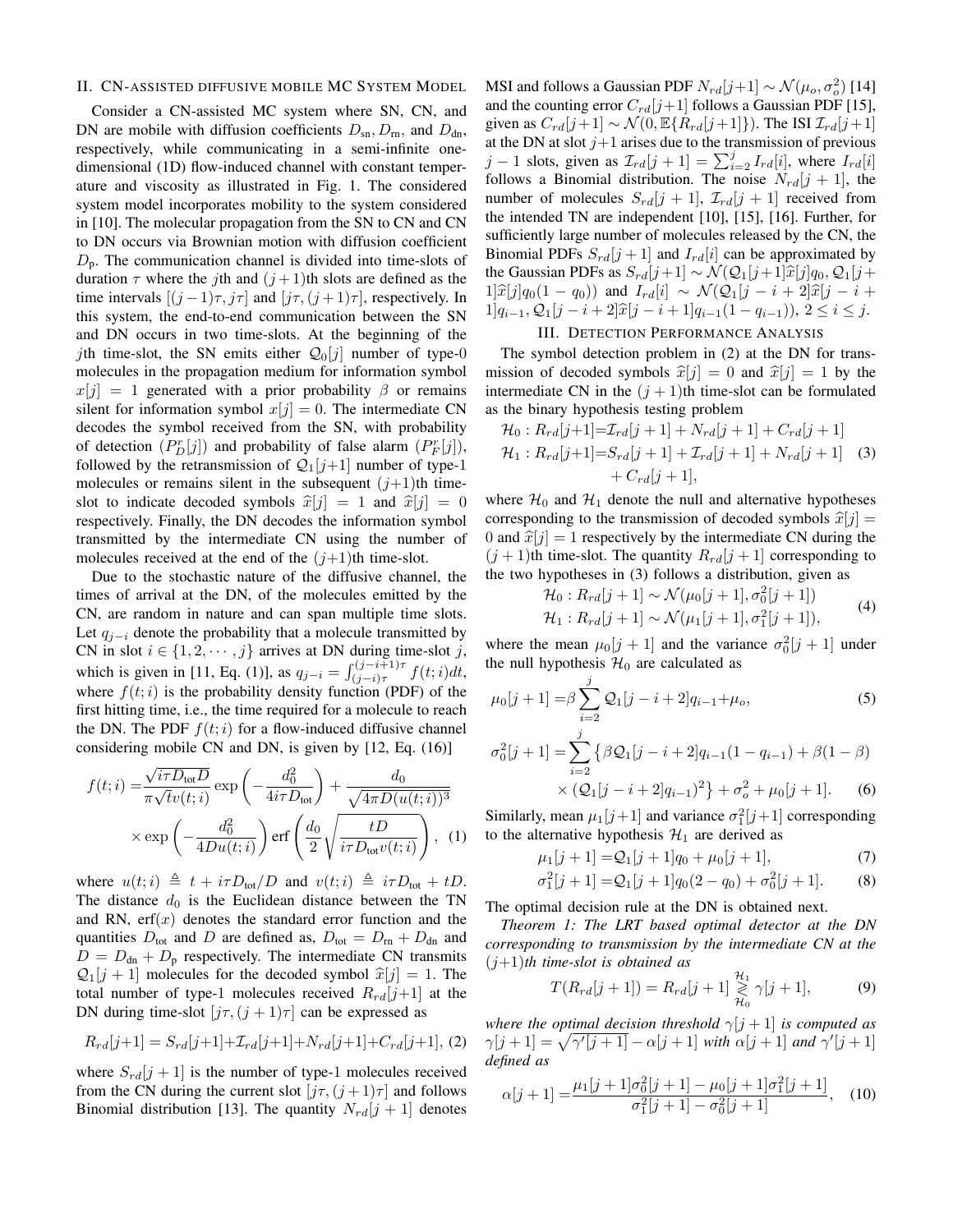$$
\gamma'[j+1] = \zeta[j+1] \frac{2\sigma_1^2[j+1]\sigma_0^2[j+1]}{\sigma_1^2[j+1] - \sigma_0^2[j+1]} + (\alpha[j+1])^2 + \frac{\mu_1^2[j+1]\sigma_0^2[j+1] - \mu_0^2[j+1]\sigma_1^2[j+1]}{\sigma_1^2[j+1] - \sigma_0^2[j+1]},
$$
(11)

*where*

$$
\zeta[j+1] = \ln \left[ \frac{\sigma_1[j+1]\{(1-\beta)(1-P_F^r[j]) - \beta(1-P_D^r[j])\}}{\sigma_0[j+1]\{\beta P_D^r[j] - (1-\beta)P_F^r[j]\}} \right], (12)
$$

*that incorporates the detection performance*  $(P_D^r[j], P_F^r[j])$  *of intermediate CN.*

**Proof** See Appendix A. 
$$
\Box
$$

The result below determines the resulting detection performance at the DN in the CN-assisted diffusive MC network.

*Theorem 2: The average probabilities of detection*  $P_D$  *and false alarm P<sup>F</sup> at the DN corresponding to SN transmissions in slots* 1 *to k for the CN-assisted flow-induced diffusive MC system with nanomachine mobility are given as*

$$
P_D = \frac{1}{k} \sum_{j=1}^{k} P_D^d[j+1],\tag{13}
$$

$$
P_F = \frac{1}{k} \sum_{j=1}^{k} P_F^d[j+1],\tag{14}
$$

*where the probabilities of detection*  $P_D^d[j+1]$  *and false alarm*  $P_F^d[j+1]$  *at the DN in the*  $(j+1)$ *th slot are obtained as* 

$$
P_D^d[j+1] = Q\left(\frac{\gamma[j+1] - \mu_1[j+1]}{\sigma_1[j+1]}\right) P_D^r[j] + Q\left(\frac{\gamma[j+1] - \mu_0[j+1]}{\sigma_0[j+1]}\right) (1 - P_D^r[j]),
$$
 (15)  

$$
P_F^d[j+1] = Q\left(\frac{\gamma[j+1] - \mu_1[j+1]}{\sigma_1[j+1]}\right) P_F^r[j]
$$

+ 
$$
Q\left(\frac{\gamma[j+1]-\mu_0[j+1]}{\sigma_0[j+1]}\right)(1-P_F^r[j]),
$$
 (16)

*where Q*(*·*) *denotes the Q-function.*

Proof See Appendix B. □

#### IV. CAPACITY ANALYSIS

Let the discrete random variables  $X[j]$  and  $Y[j + 1]$ represent the transmitted and received symbol in the *j*th and  $(j + 1)$ th slots respectively. The mutual information  $I(X[j], Y[j+1])$  between  $X[j]$  and  $Y[j+1]$  for the CNassisted link can be expressed as

$$
I(X[j], Y[j+1])
$$
  
= $\Pr(y[j+1] = 0 | x[j] = 0) \Pr(x[j] = 0)$   
 $\times \log_2 \frac{\Pr(y[j+1] = 0 | x[j] = 0)}{\sum_{x[j] \in \{0,1\}} \Pr(y[j+1] = 0 | x[j]) \Pr(x[j])}$   
+ $\Pr(y[j+1] = 0 | x[j] = 1) \Pr(x[j] = 1)$   
 $\times \log_2 \frac{\Pr(y[j+1] = 0 | x[j] = 1)}{\sum_{x[j] \in \{0,1\}} \Pr(y[j+1] = 0 | x[j]) \Pr(x[j])}$ 

+
$$
Pr(y[j + 1] = 1|x[j] = 0)Pr(x[j] = 0)
$$
  
\n
$$
\times log_2 \frac{Pr(y[j + 1] = 1|x[j] = 0)}{\sum_{x[j] \in \{0,1\}} Pr(y[j + 1] = 1|x[j])Pr(x[j])}
$$
  
\n+
$$
Pr(y[j + 1] = 1|x[j] = 1)Pr(x[j] = 1)
$$
  
\n
$$
\times log_2 \frac{Pr(y[j + 1] = 1|x[j] = 1)}{\sum_{x[j] \in \{0,1\}} Pr(y[j + 1] = 1|x[j])Pr(x[j])},
$$
(17)

where Pr(*x*[*j*]=1)=*β*, Pr(*x*[*j*]=0)=1−*β*, and Pr(*y*[*j* + 1] ∈ *{*0*,* 1*}* $|x[j]$  ∈ {0*,* 1*}* $)$  can be determined in terms of  $P_D^d[j+1]$ and  $P_F^d[j+1]$  as

$$
Pr(y[j + 1] = 0|x[j] = 0) = 1 - P_F^d[j + 1],
$$
  
\n
$$
Pr(y[j + 1] = 1|x[j] = 0) = P_F^d[j + 1],
$$
  
\n
$$
Pr(y[j + 1] = 0|x[j] = 1) = 1 - P_D^d[j + 1],
$$
  
\n
$$
Pr(y[j + 1] = 1|x[j] = 1) = P_D^d[j + 1].
$$

The capacity *C*[*k*] of the CN-assisted diffusive channel, as *k* approaches  $\infty$  [11], is now obtained by maximizing the mutual information  $I(X[j], Y[j+1])$  for  $1 \leq j \leq k$  as

$$
C[k] = \max_{\beta} \frac{1}{(k+1)} \sum_{j=1}^{k} I(X[j], Y[j+1]) \text{ bits/slot.} (18)
$$

The factor  $\frac{1}{k+1}$  arises in the above expression due to the fact that  $k+1$  time-slots are required to communicate  $k$  bits from the SN to DN in the CN-assisted system.

#### V. SIMULATION RESULTS

Fig. 2 demonstrates the detection performance at the DN in the CN-assisted diffusive mobile MC system under various scenarios. For simulation purposes, the probabilities of detection  $P_D^r[j]$  and false alarm  $P_F^r[j]$  at the CN are fixed as mentioned in Figs. 2a and 2b. The other parameters are set as, diffusion coefficient  $D_p = 5 \times 10^{-10}$  m<sup>2</sup>/s, slot duration  $\tau = 10$  ms, prior probability  $\beta = 0.5$ , drift velocity  $v=10^{-3}$  $m/s$ ,  $k = 10$  slots, and Euclidean distance  $d_0 = 1 \mu m$ . The MSI at the DN is modeled as a Gaussian distributed RV with mean  $\mu_o = 10$  and variance  $\sigma_o^2 = 10$ .

First, it can be observed from Fig. 2a that the analytical values derived in (13) and (14) coincide with those obtained from simulations, thus validating the analytical results. Further, the detection performance at the DN significantly improves with the improvement in performance of intermediate CN. However, the detection performance at the DN saturates on further improvement in performance of intermediate CN. This is due to the fact that the end-to-end performance of the CNassisted system is dominated by the weak CN-DN link. Fig. 2b shows that the system performs identically in a fluidic medium with and without drift. This is owing to the fact that the arrival probabilities *q<sup>j</sup>−<sup>i</sup>* are equivalent under both the scenarios. One can also observe that an increase in the number of molecules  $Q_1[i+1]$  emitted by the CN for symbol  $\hat{x}[i]=1$  results in a higher probability of detection at the DN for a fixed value of probability of false alarm. For example, as  $Q_1[j+1]$  increases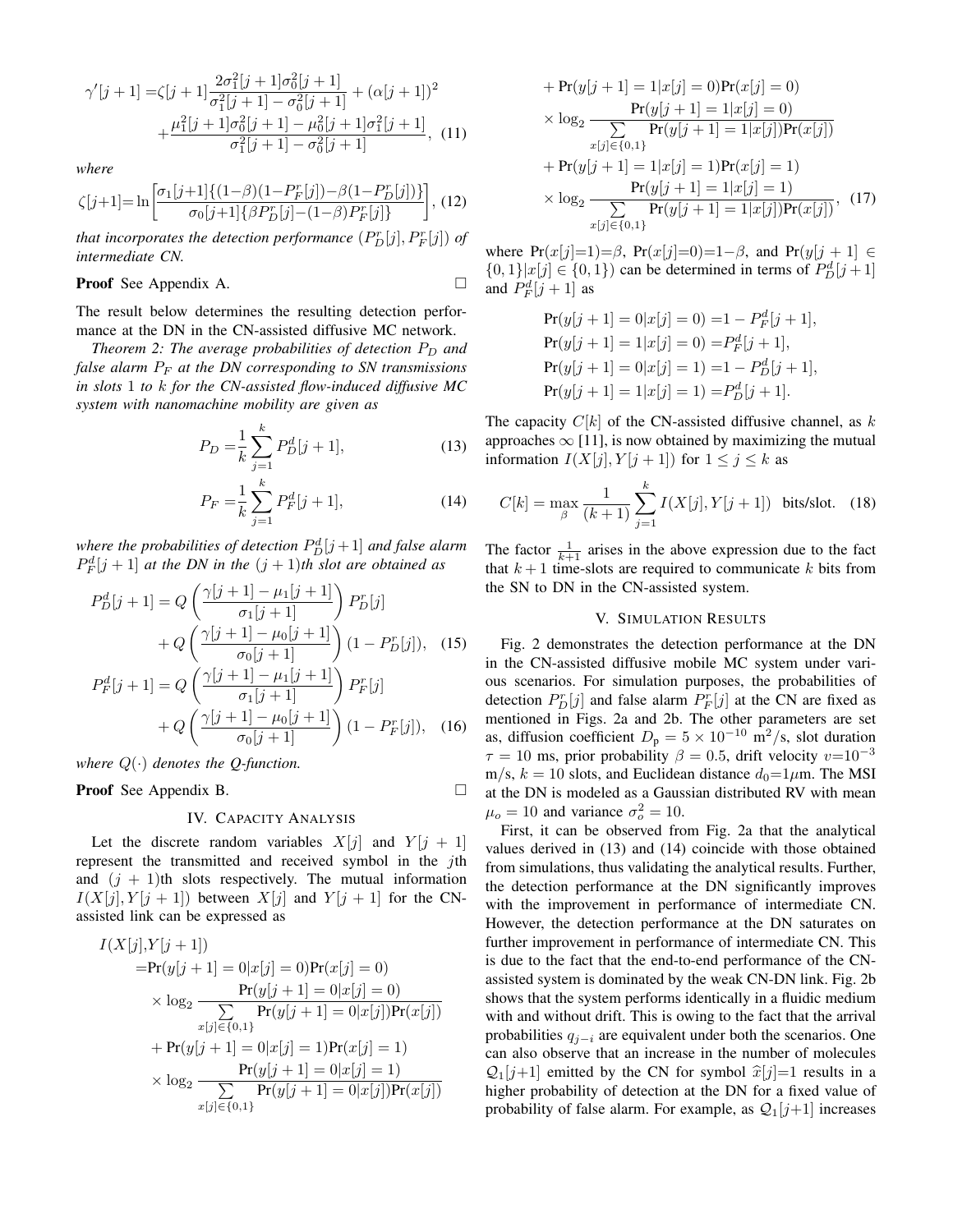

Fig. 2. Detection performance of a CN-assisted diffusive mobile MC system with (a)  $Q_1[j+1]=30 \forall \hat{x}[j]=1, D_m=10^{-10} \text{ m}^2/\text{s}$ , and  $D_{dn}=0.5\times10^{-12}$ m<sup>2</sup>/s (b)  $Q_1[j+1]$  $∈$ {30*,* 60}  $∀$   $\hat{x}[j] = 1$ , and  $D_m=10^{-10}$  m<sup>2</sup>/s.

from 30 to 60 the probability of detection *P<sup>D</sup>* at the DN significantly improves from 0*.*5 to 0*.*8 at probability of false alarm  $P_F = 0.01$  for a scenario when the DN is mobile with diffusion coefficient  $D_{dn} = 5 \times 10^{-13}$  m<sup>2</sup>/s. However, the detection performance deteriorates as the diffusion coefficient  $D<sub>dn</sub>$  increases due to higher mobility of the DN.

Fig. 3 shows the capacity performance of the CN-assisted flow-induced diffusive mobile MC system under various scenarios. As depicted in Fig. 3, the capacity of MC decreases significantly as the variance  $(\sigma_o^2)$  of the MSI increases. Further, one can also observe that the capacity of the CN-assisted system depends substantially on the detection performance of the intermediate CN. As the detection performance  $(P_D^r[j], P_F^r[j])$ at the CN increases from (0*.*85*,* 0*.*1) to (0*.*99*,* 0*.*01), a significant capacity gain can be achieved at low as well as high MSI. However, similar to detection performance at the DN, the channel capacity decreases as the diffusion coefficient  $D_{dn}$ increases due to higher mobility of the DN.

#### APPENDIX A PROOF OF THEOREM 1

The optimal LR based test  $\mathcal{L}(R_{rd}[j+1])$  at the mobile DN is acquired as

$$
\mathcal{L}(R_{rd}[j+1]) = \frac{p(R_{rd}[j+1]|\mathcal{H}_1)}{p(R_{rd}[j+1]|\mathcal{H}_0)} \underset{\mathcal{H}_0}{\overset{\mathcal{H}_1}{\geq}} \frac{1-\beta}{\beta},\qquad(19)
$$

and further evaluated in (20). Using the PDFs  $p(R_{rd}|j +$  $1||\hat{x}[j] = 1$  and  $p(R_{rd}[j + 1]|\hat{x}[j] = 0)$ , given as

$$
p(R_{rd}[j+1]|\hat{x}[j] = 1)
$$
  
=  $\frac{1}{\sqrt{2\pi\sigma_1^2[j+1]}} \exp\left\{-\frac{(R_{rd}[j+1] - \mu_1[j+1])^2}{2\sigma_1^2[j+1]}\right\}, (21)$ 



Fig. 3. Capacity versus MSI variance  $(\sigma_o^2)$  with  $\mathcal{Q}_1[j+1] = 60 \ \forall \ \hat{x}[j]=1$ ,  $D_m=10^{-10}$  m<sup>2</sup>/s, and  $\mu_o=10$ .

$$
p(R_{rd}[j+1]|\hat{x}[j] = 0)
$$
  
=  $\frac{1}{\sqrt{2\pi\sigma_0^2[j+1]}} \exp\left\{-\frac{(R_{rd}[j+1] - \mu_0[j+1])^2}{2\sigma_0^2[j+1]}\right\}, (22)$ 

in (20) and taking logarithm after cross multiplication, (20) is expressed as

$$
\frac{(R_{rd}[j+1]-\mu_0[j+1])^2}{2\sigma_0^2[j+1]} - \frac{(R_{rd}[j+1]-\mu_1[j+1])^2}{2\sigma_1^2[j+1]} \underset{\mathcal{H}_0}{\overset{\mathcal{H}_1}{\gtrless}} \zeta[j+1],
$$

which can be further simplified to yield

$$
\frac{1}{2\sigma_0^2[j+1]\sigma_1^2[j+1]}f(R_{rd}[j+1]) \underset{\mathcal{H}_0}{\overset{\mathcal{H}_1}{\geq}} \zeta[j+1],\qquad(23)
$$